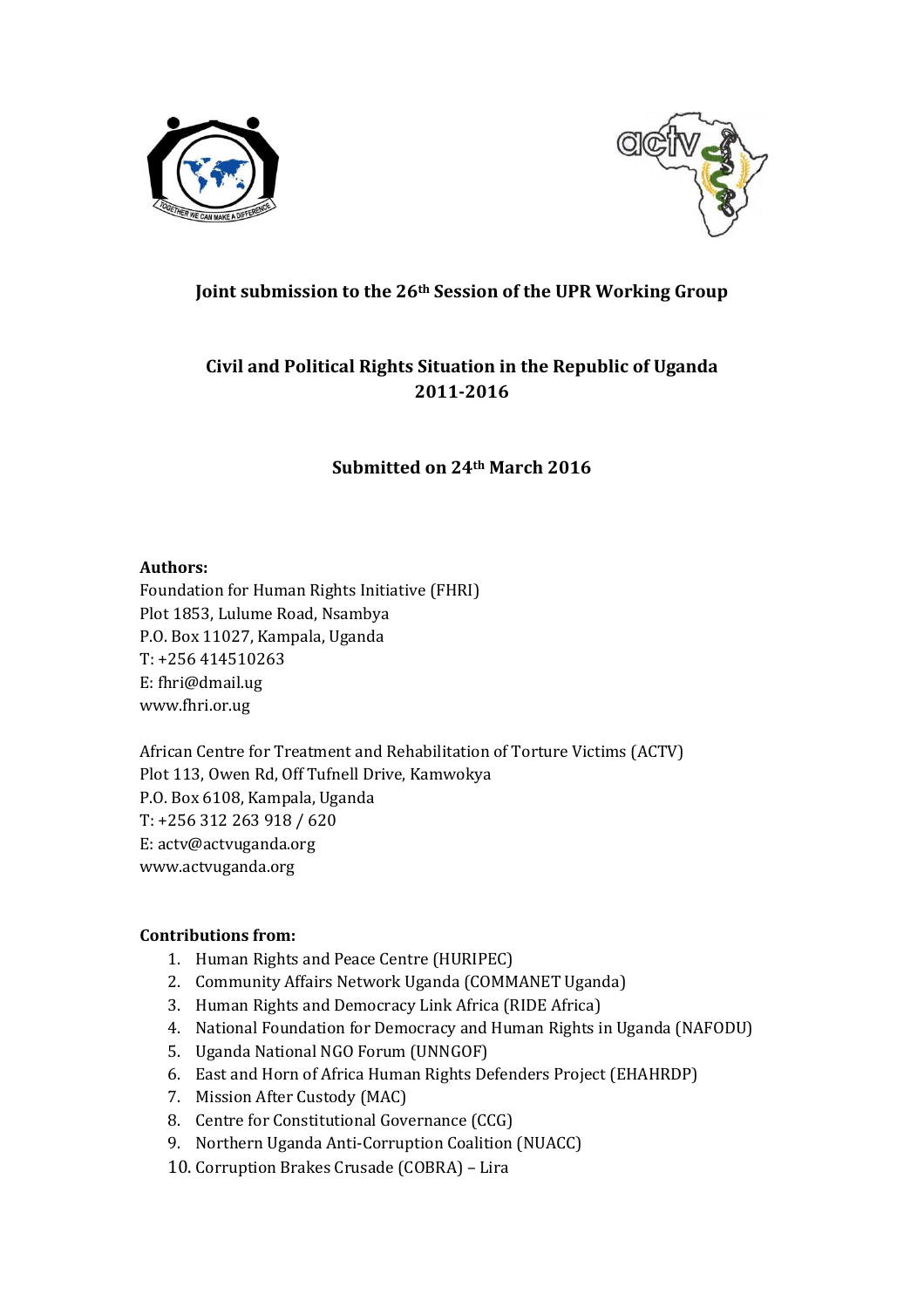# **Table of Contents**

|    | III. IMPLEMENTATION OF INTERNATIONAL HUMAN RIGHTS OBLIGATIONS3    |  |
|----|-------------------------------------------------------------------|--|
|    |                                                                   |  |
|    | B. Freedom from torture, cruel, inhuman or degrading treatment or |  |
|    |                                                                   |  |
|    |                                                                   |  |
| D. |                                                                   |  |
| Е. |                                                                   |  |
| F. |                                                                   |  |
|    |                                                                   |  |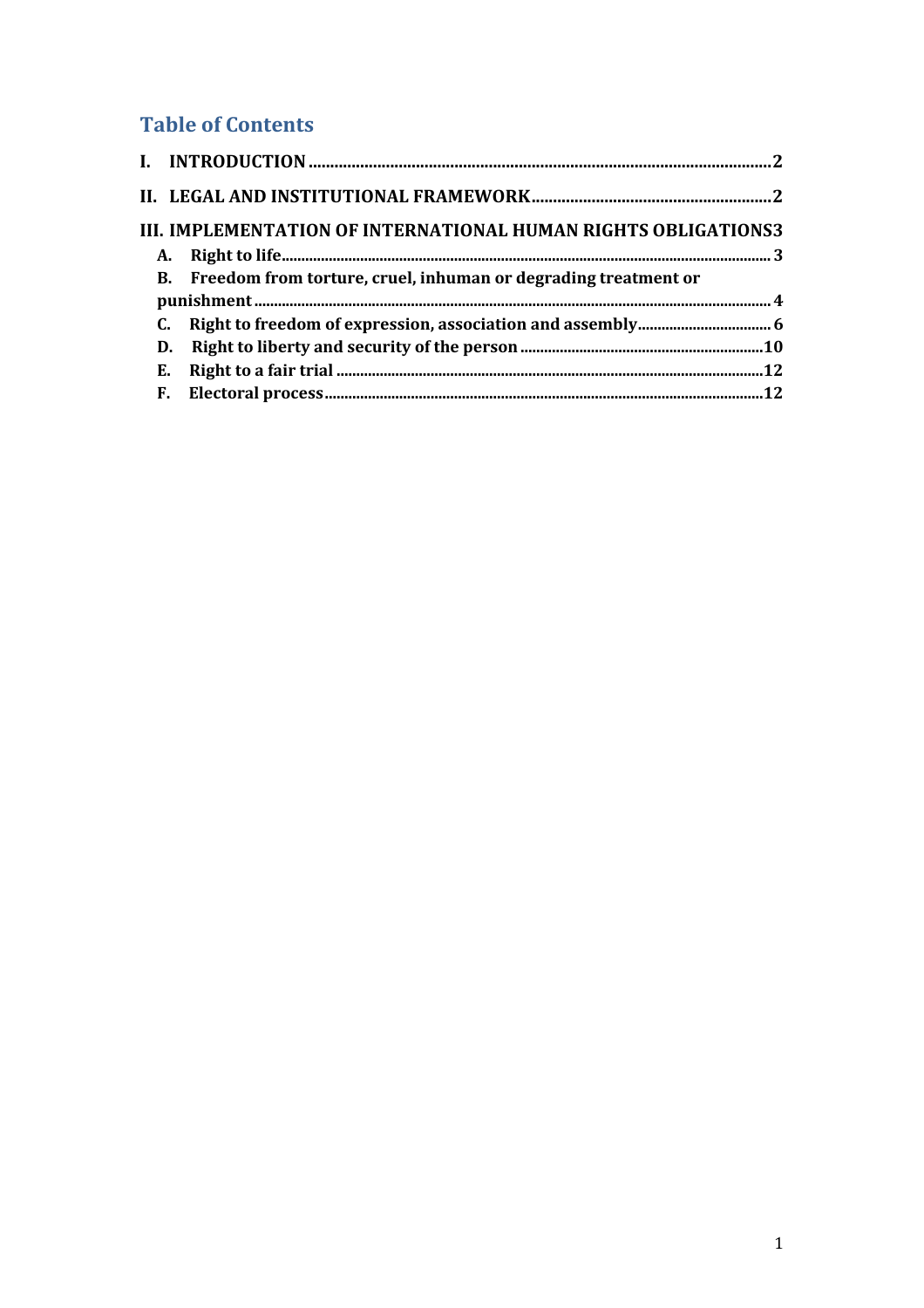# **I. INTRODUCTION**

- 1. The Foundation for Human Rights Initiative (FHRI) is an independent, nongovernmental, non-partisan and not-for-profit human rights advocacy organisation in Uganda, established in 1991. FHRI seeks to remove impediments to democratic development and meaningful enjoyment of the fundamental freedoms enshrined in the 1995 Uganda Constitution and in regional and international human rights instruments through enhancement of knowledge, respect and observance of human rights and the promotion of exchange of information and best practices through training, education, research, legislative advocacy and strategic partnerships in Uganda.
- 2. The African Centre for Treatment and Rehabilitation of Torture Victims (ACTV) is a unique non-government organisation that was established in June 1993 in Kampala, Uganda by African professionals drawn from different walks of life under the guidance of the International Rehabilitation Council for Torture Victims (IRCT). ACTV is dedicated to the promotion and protection of human rights with emphasis on advocacy against torture as well as treatment and rehabilitation of survivors of torture by state and nonstate actors. ACTV is accredited by the Uganda Ministry of Health to operate a medical referral centre that provides physical and psycho-social care in support of the rehabilitation process of torture survivors in Uganda and the neighbouring countries.
- 3. FHRI and ACTV co-chair the Civil and Political Rights Cluster, a loose coalition of nongovernmental organisations and networks that work on civil and political rights issues in Uganda. The cluster consists of 38 organisations/networks across the country who meet periodically to monitor progress towards the realization of civil and political rights in the country.
- 4. To validate the report, two validation meetings were held. The first validation meeting was held with wider civil society and the second validation meeting was held with government officials, including the Ministry of Justice and Constitutional Affairs, Uganda People's Defence Forces (UPDF) and the Uganda Police Force (UPF).

# **II. LEGAL AND INSTITUTIONAL FRAMEWORK**

- 5. Following the Universal Periodic Review (UPR) of Uganda's human rights situation by the United Nations Human Rights Council in 2011 (hereafter referred to as the 2011 Review), Uganda voluntarily pledged to develop a Human Rights National Action Plan (NAP). The NAP is meant to provide a framework for coordinating the implementation of human rights commitments in the country. The process of developing the NAP is ongoing and has enlisted the participation of various stakeholders including government officials, civil society actors, the academia, Members of Parliament, and the general public as a whole. However, delay in releasing the NAP has negatively impacted government's commitment to effectively coordinate implementation of recommendations following the 2011 Review.
- *6.* It does not help matters that several regressive laws that pose a threat to the enjoyment of human rights in Uganda have been enacted since 2011, including the *Public Order*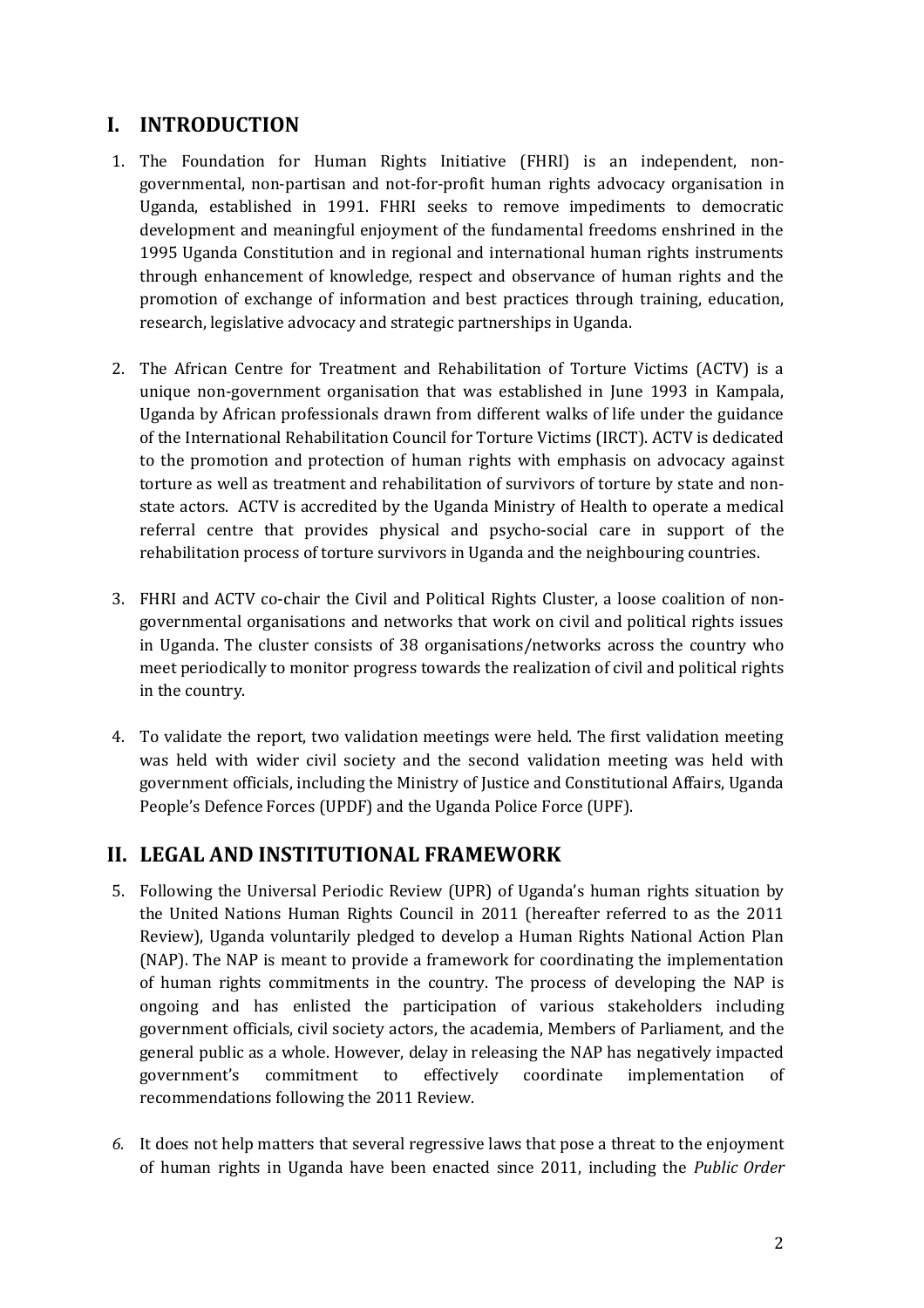*Management Act, 2013,* the *Anti-Pornography Act, 2014*, the *Anti-Terrorism (Amendment) Act, 2015*, the *Non-Governmental Organizations Act, 2015* and the annulled *Anti-Homosexuality Act, 2014.*

- 7. On a positive note, the *Prevention and Prohibition of Torture Act, 2012* was passed into law. It is a progressive piece of legislation which, among other remarkable features, broadens the definition of torture to cover acts committed both by private and non-state actors; it also operates to ensure individual criminal liability for perpetrators of torture.
- 8. In a bid to ensure better protection of human rights, the government rolled out a human rights training module that has been incorporated in the training curricula of both the UPDF and UPF. Human rights directorates within all security agencies have also been established to step up the realization of human rights within these agencies. This however has not translated into a change of attitude and/or practice as many human rights violations continue to occur at the hands of security officials.

# **III. IMPLEMENTATION OF INTERNATIONAL HUMAN RIGHTS OBLIGATIONS**

## **A. Right to life**

- 9. During the 2011 Review, the Government of Uganda accepted a recommendation to commute all death sentences to life imprisonment for inmates who spend more than three years on death row. In this context, the Judiciary has undertaken mitigation hearings, and as a result, the number of death row inmates has drastically reduced from 505 (470 men and 34 women) in 2011 to 211 (200 men and 11 women) in 2015. While this is commendable, Uganda still maintains the death penalty. However, the Foundation for Human Rights Initiative (FHRI) together with two Members of Parliament drafted a Private Member's Bill, titled the Law Revision Penalties in Criminal Matters Miscellaneous Amendment Bill, 2015. The Bill seeks to amend provisions of the *Penal Code Act, Cap.120* and the *Uganda People's Defence Forces Act, 2005* that still provide for the mandatory death penalty, reduce the number of offences punishable by death, define life imprisonment, introduce mitigation hearings for capital offenders and exempt vulnerable persons such as women and the elderly from the death sentence. In essence, the Bill gives effect to the commitment made by Government during the review in 2011 as earlier noted. The Bill was tabled in Parliament in December 2015.
- 10. Another issue impeding the full enjoyment of the right to life is the continued occurrence of extra-judicial killings. During the 2011 Review, the government accepted the recommendation to investigate and prosecute all persons found guilty of extrajudicial killings, however there has been an inadequate response and investigations into extra-judicial killings. For instance:
	- 10.1. During the Karamoja disarmament process (2001-2010), human rights violations by the Uganda People's Defence Force (UPDF) were reported. The government has allegedly instituted five investigations into the Karamoja disarmament exercise,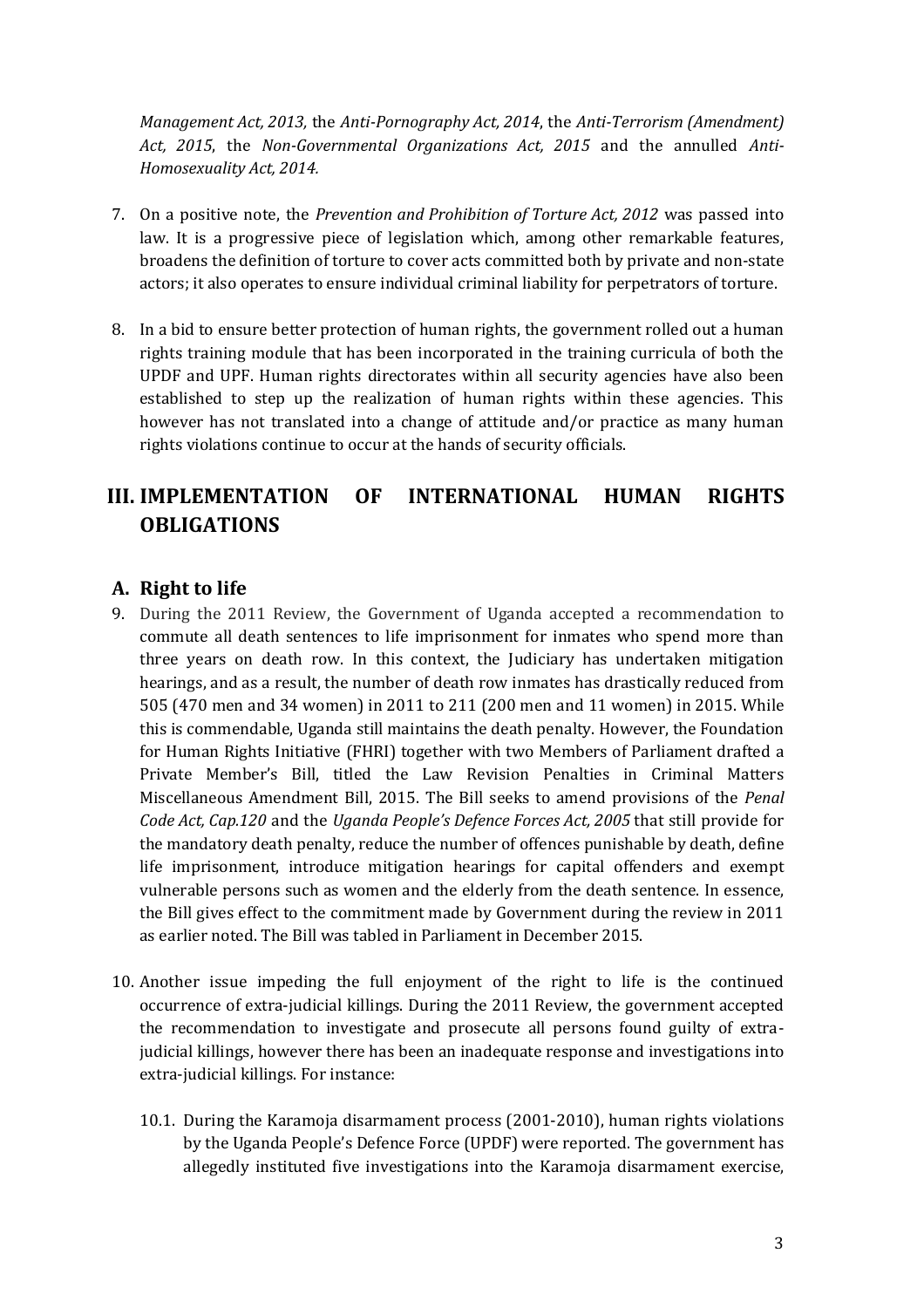though to this date, findings of these investigations have never been made public nor has any UPDF officer been held accountable.

- 10.2. In September 2009, protests broke out in and around Kampala following a government decision to block the Kabaka of Buganda from visiting Kayunga. State security forces used live ammunition and fired tear gas to contain riotous crowds and quell the situation. Although there have been contradicting reports on the death toll, with Government noting 27 while Non-Governmental Organisations (NGOs) registered 40, no investigations into the killings have been conducted nor has any security official been held accountable.
- 10.3. Following the 'Walk to Work protests' in April 2011, nine people were reportedly killed and scores injured by police. During attempts to suppress the demonstrations, Police used tear gas, rubber bullets and live ammunition. To this date, no investigation and / or conclusive prosecution has been carried out.
- 11. Mob justice also remains an issue of concern. Mob justice incidents continue to be on the rise. A total of 266 cases of death by mob justice were reported and investigated in 2012, 426 incidents in 2013 and 453 in 2014.<sup>1</sup> This is mainly attributed to ignorance of the law and lethargic or unsatisfactory criminal justice processes. Uncoordinated sensitization efforts by police, the Directorate of Public Prosecution (DPP) and the Judiciary have not registered a significant footprint by way of impact in terms of inspiring public confidence in the criminal justice system.<sup>2</sup>

### **12. We therefore urge government to:**

- 12.1. Ratify the Second Optional Protocol to the International Covenant on Civil and Political Rights with the aim of abolishing the death penalty;
- 12.2. Pass the Law Revision (Penalties in Criminal Matters) Miscellaneous Amendment Bill, 2013 that seeks to remove the mandatory death sentence from Uganda's laws, reduce the number of offences that attract the death penalty, define life imprisonment and exempt vulnerable persons from the death sentence;
- 12.3. Investigate and prosecute all persons found guilty of extra-judicial killings; and
- 12.4. Strengthen sensitization efforts of the public on their rights, duties and responsibilities in so far as the criminal justice system is concerned.

# **B. Freedom from torture, cruel, inhuman or degrading treatment or punishment**

13. During the 2011 Review, the Government of Uganda accepted the recommendation to adopt national legislation to guarantee freedom from torture, cruel, inhuman or degrading treatment or punishment. For this purpose, the *Prevention and Prohibition of Torture Act, 2012* was enacted. Among others, it expands the definition of torture to acts

 $\overline{a}$ <sup>1</sup> Uganda Police Force, Annual Crime and Traffic/Road Safety Report, 2014, p. 8.

<sup>2</sup> O. Bitaliwo, Conceptualization of Community Policing in the Uganda Police Force, *International Journal of Peace and Conflict Studies, Vol 2(3) 2014, p. 62.*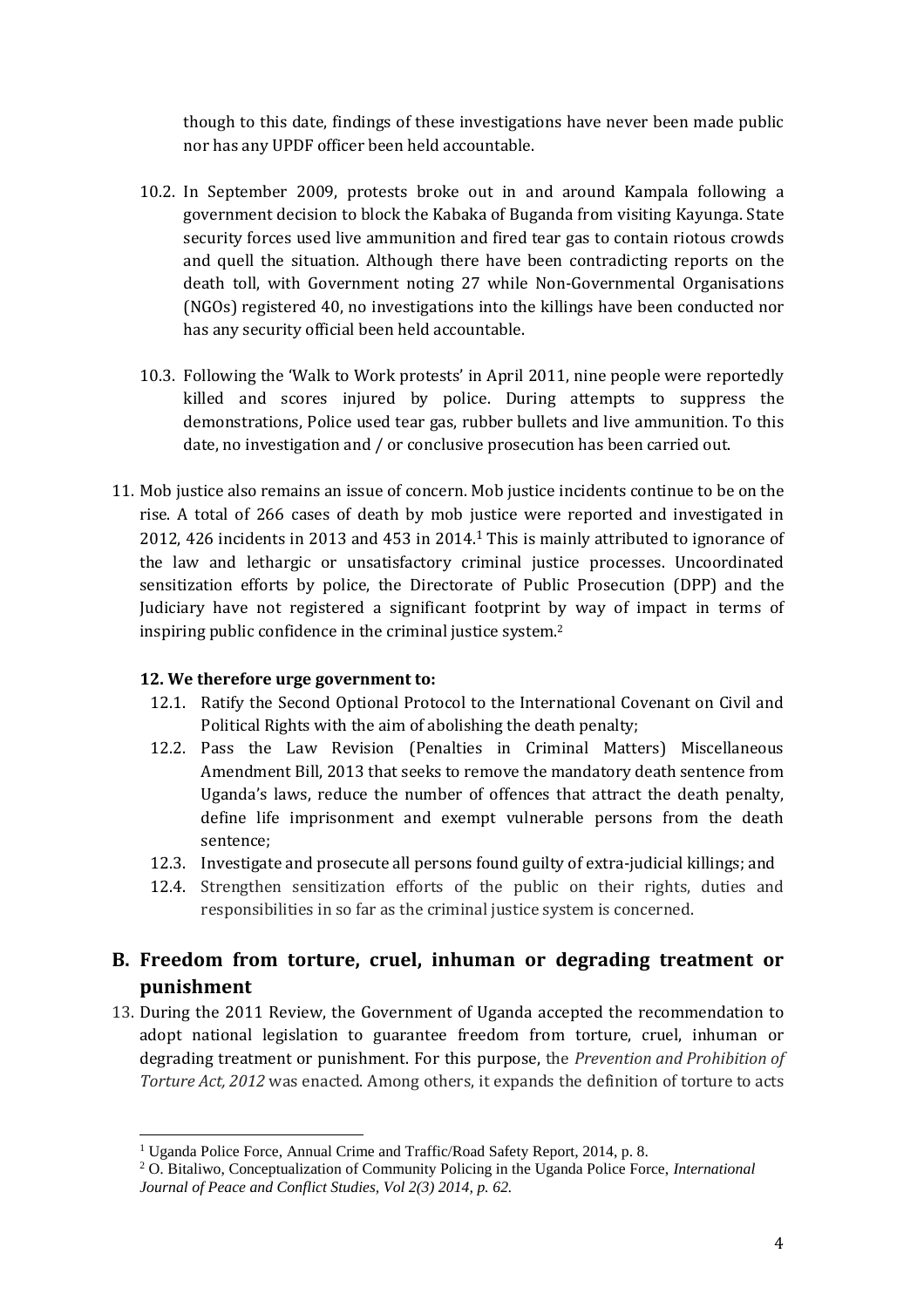committed both by private and non-state actors and ensures individual criminal liability for perpetrators of torture.

- 14. Despite this commendable effort, incidences of torture continue to occur. Notwithstanding a reduction of torture complaints noted by the UHRC between 2011 and 2013 (with 428 cases registered in 2011, 303 in 2012 and 273 in 2013), there was an increase in the number of torture complaints registered in 2014 amounting to 357 cases mainly by police officers. Timely compensation of torture victims also remains a challenge. For instance, in 2014 the UHRC awarded UGX  $1,495,102,7593$  to torture victims out of which only UGX 999,323,093<sup>4</sup> has been paid so far, leaving an outstanding amount of UGX 495,779,666. 5
- 15. The African Centre for the Treatment and Rehabilitation of Torture Victims (ACTV) also continues to register torture victims. In 2014, ACTV registered 1,154 victims and in 2015 ACTV reached out to 1,168 new survivors of torture (816 men and 352 women).
- 16. To date, no alleged perpetrator of torture has been prosecuted under the Prevention and Prohibition of Torture Act. The government has, therefore, not fulfilled the commitment to undertake impartial and independent investigations into allegations of torture and ill treatment with a view to bringing perpetrators to justice. Regulations to facilitate the implementation of the Act have been drafted, but are yet to be issued.
- 17. NGOs, unlike the UHRC, continue to need permission before accessing detention facilities. This has hampered NGOs' ability to effectively monitor human rights violations considering that the permission is at times not granted in a timely manner or at all. The commitment made during the 2011 Review to establish a national prevention mechanism against torture, allowing NGOs to have access to detention facilieits has, therefore, not been honoured.

### 18. **We therefore urge the Government of Uganda to:**

- 18.1. Adopt the Prevention and Prohibition of Torture Act Regulations to fully operationalize the *Prevention and Prohibition of Torture Act, 2012;*
- 18.2. Train police investigation officers and state attorneys on the provisions of the *Prevention and Prohibition of Torture Act, 2012* to ensure effective application of the Act.
- 18.3. Set up a compensation policy to ensure that relevant government institutions act as focal points for paying out compensation awards to torture victims; and
- 18.4. Ratify the Optional Protocol to the UN *Convention against Torture and Other Cruel, Inhuman or Degrading Treatment or Punishment, 1984* to allow for free and independent inspections in places of detention.

 $\overline{a}$ 

 $3$  Equivalent to  $\pm$ 453,302 US Dollars.

 $4$  Equivalent to  $\pm 302,986$  US Dollars.

 $<sup>5</sup>$  Equivalent to  $\pm$ 141,651 US Dollars.</sup>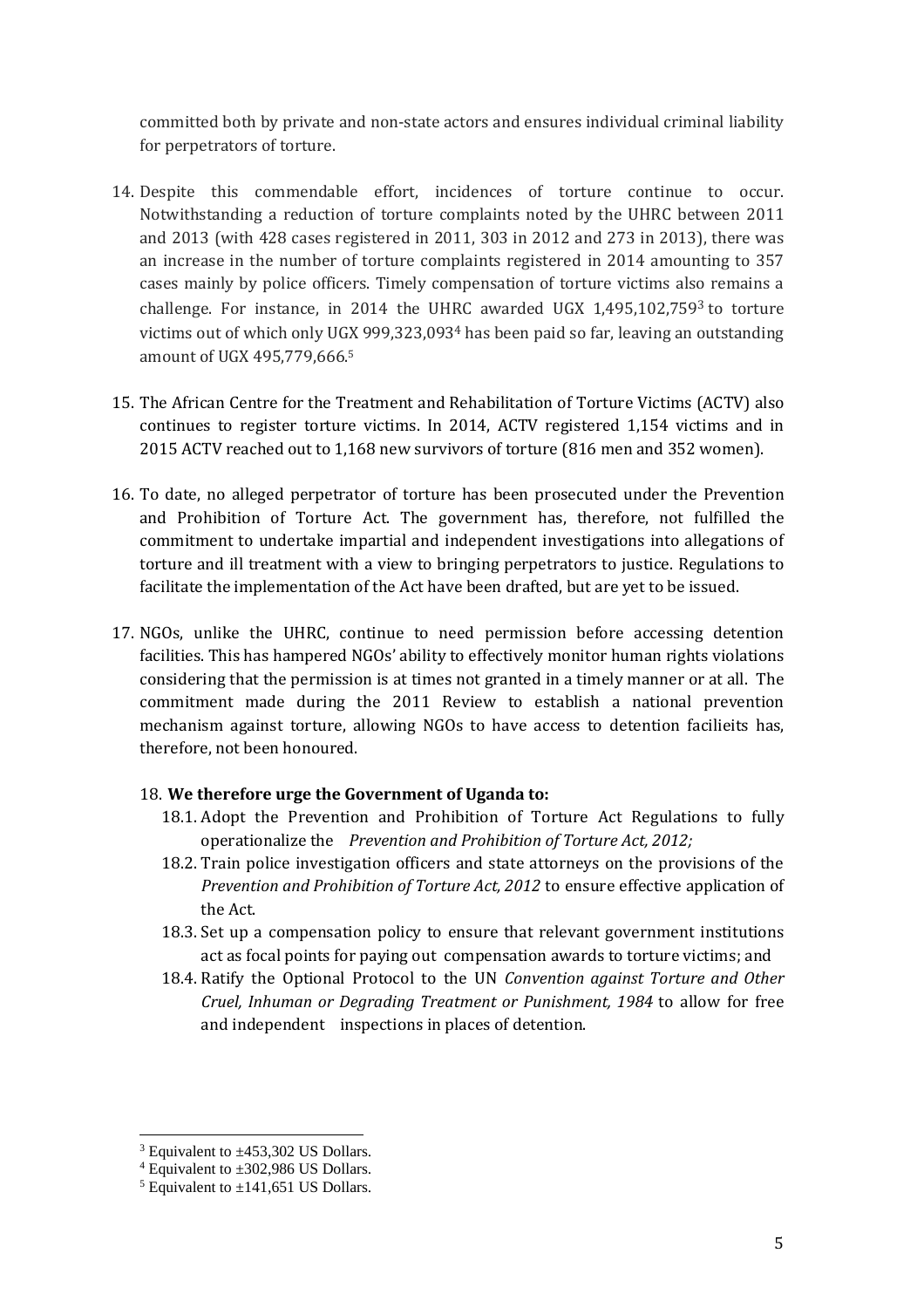### **C. Right to freedom of expression, association and assembly**

- 19. During the 2011 Review, Uganda accepted to end intimidation, threats and physical attacks on journalists and promote open reporting and commentary on issues of public concern. However, attacks against journalists, mainly by police officers, continue to occur. For instance, 85 incidents were noted in 2012, while 2013 and 2014 registered 124 incidents.<sup>6</sup> Worse still, the 2016 pre- and post-election period has registered a high number of attacks against journalists.
	- 19.1. For instance, on  $21^{st}$  July 2015, three journalists in Jinja town were suspended after hosting Forum for Democratic Change (FDC) presidential candidate Dr. Kizza Besigye for a radio interview.<sup>7</sup> Furthermore, in early August 2015, Eshato Publications Limited, a local newspaper was forced to rescind a congratulatory message to Amama Mbabazi, one of the presidential candidates for the 2016 elections, with two of their staff being arrested as a result. $8$
- 20. According to Human Rights Network for Journalists-Uganda, over 70 cases, including physical assault, destruction of equipment, intimidation, arrest, detention and closure of a media houses, have been registered between October 2015 and February 2016.
	- $20.1$ . On  $15<sup>th</sup>$  October 2015, the police attacked journalists who were covering the arrest of Ssemujju Nganda, Kyadondo East Member of Parliament. For instance, Alfred Ochwo, a journalist with the Observer newspaper was arrested while taking photographs of the arrest of Ssemujju at his residential home in Busiika, a Kampala suburb. Police also assaulted journalists who were streaming live telecasts of the detention of Ssemujju at Kira Road Police Station, Kampala.<sup>9</sup>
	- 20.2. On the same day, Ivan Vincent Mukisa, a journalist with Radio One, was shot and injured while reporting a scuffle between the police and supporters of Dr. Kizza Besigye in Jinja.<sup>10</sup>
	- 20.3. On 16th November 2015, Isaac Kugonza, a journalist with Delta TV, was shot in the head. He was covering the standoff between police and Kampala Lord Mayor,

l

<sup>6</sup> Human Rights Network for Journalists-Uganda, Press Freedom Index Report 2014: the Rise of Tribulations of Frontline Journalism- 'Who will protect the media?' p. 23-25.

<sup>7</sup> HRNJ "Blatant abuse of media freedoms by state agencies threatens the watchdog role of the media ahead of the 2016 general elections in Uganda. Perpetrators must be brought to book", 26 July 2015, https://hrnjuganda.wordpress.com/2015/07/26/blatant-abuse-of-media-freedoms-by-state-agenciesthreatens-the-watchdog-role-of-the-media-ahead-of-the-2016-general-elections-in-uganda-perpetratorsmust-be-brought-to-book-said-hrnj-ugand/

<sup>8</sup> HRNJ, "State House Ordered Journalist to Delete Congratulatory Message From Magazine and Apologize"' 5 August 2015, https://hrnjuganda.wordpress.com/2015/08/05/hrnj-uganda-alert-statehouse-orders-journalist-to-delete-mbabazis-congratulatory-message-from-magazine-and-apologize/

<sup>&</sup>lt;sup>9</sup> The Observer, *'Observer journalist arrested for covering Ssemuju's arrest'*, by Alfred Ochwo, 16<sup>th</sup> October 2015, p. 3.

<sup>&</sup>lt;sup>10</sup> Human Rights Network for Journalists, 'Police shoots, detains journalist and assaults others covering opposition politicians', accessed on  $28<sup>th</sup>$  October 2015, available at https://hrnjuganda.org/2015/10/15/police-shoots-detains-journalist-and-assaults-others-coveringopposition-politicians/.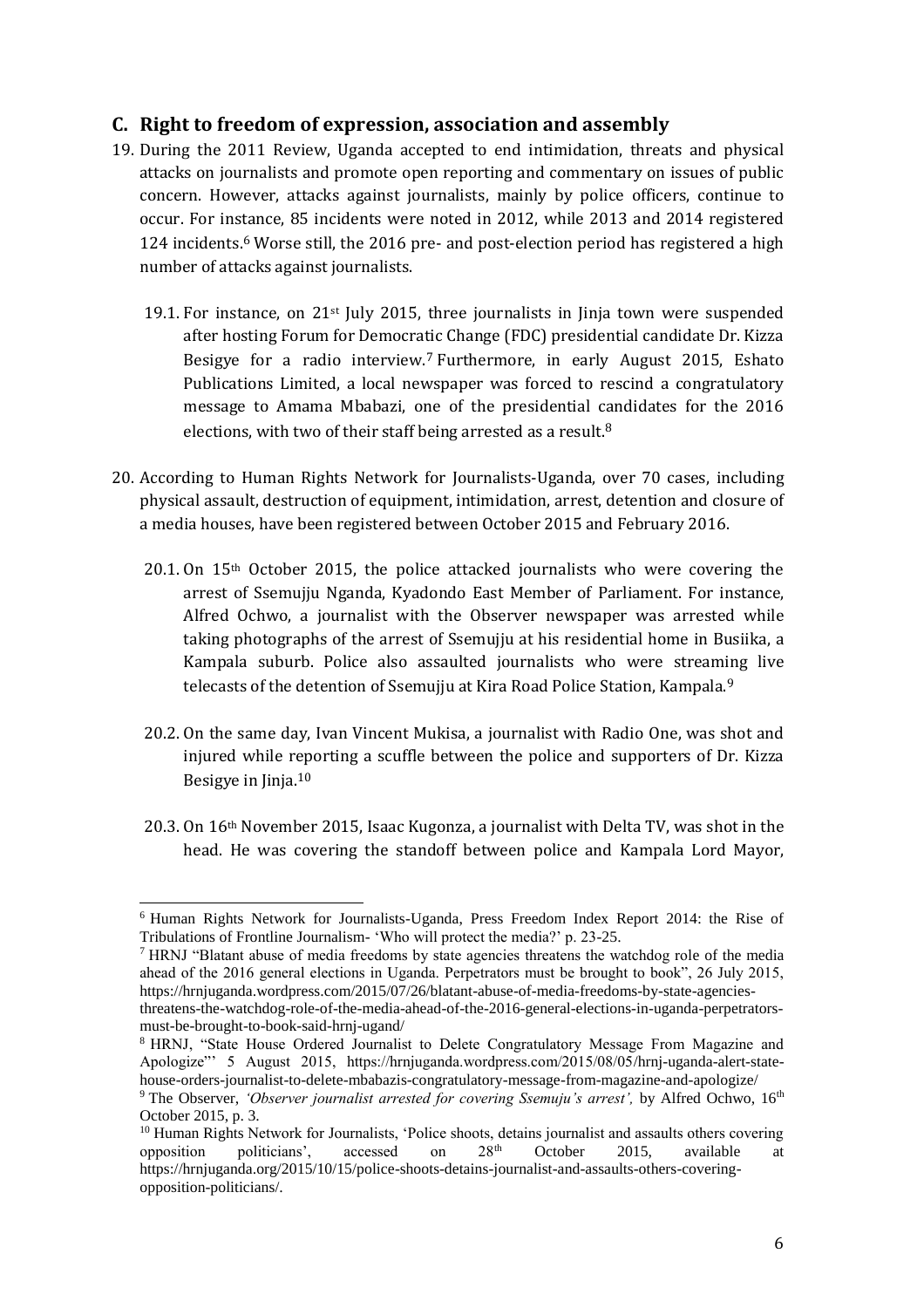Erias Lukwago, as he attempted to proceed to the Electoral Commission offices to seek clarification on the mayoral nominations. <sup>11</sup>

- 20.4. On 21st January 2016, the Uganda Communication Commission (UCC), the statebroadcasting regulator, under unclear circumstances, switched off Endigyito FM in Western Uganda. The radio had just hosted former Prime Minister and presidential candidate John Patrick Amama Mbabazi. <sup>12</sup>
- 20.5. On 1st February 2016, Margaret Kayondo, a journalist with Radio Simba, a local radio station in Kampala, was assaulted by four UPDF officers while covering a scuffle that had ensued between National Resistance Movement (NRM) supporters and police officers in Sembabule district. Her audio recorder and smart phone, both of which she was using to record the incident, were confiscated and all contents therein deleted.<sup>13</sup>
- 20.6. On 20th February 2016, plain-clothed security operatives doused Isaac Kasamani, a correspondent for AFP, with inordinate amounts of pepper spray while he was covering the arrest of former presidential candidate Dr. Kizza Besigye at his home in Kasangati.<sup>14</sup>
- 21. In addition to facing challenges with disseminating information, the media is also restricted with respect to accessing information. The Access to Information Regulations, 2011, contain provisions which make accessing information in possession of the state unnecessarily costly and cumbersome, undermining the practical significance of Article 41 of the *Constitution* and the *Access to Information Act, 2005*. <sup>15</sup> The recent clampdown of social media during the presidential and parliamentary elections on  $18<sup>th</sup>$  February further undermined freedom of expression and the right of Ugandans to seek and receive information.
- 22. Increased infringements on the right to freedom of peaceful assembly have also been noted. During the 2011 Review, the government accepted recommendations to enact public order legislation that fully guarantees the right to freedom of assembly and is in line with international human rights standards. In 2013, Government passed the *Public Order Management Act, 2013.* The main problem of the *Public Order Management Act* lies in selective implementation by the police. Gatherings and or demonstrations organized

l  $11$  ibid.

 $12$  ibid.

<sup>&</sup>lt;sup>13</sup> Worrying trends of journalists targeted for covering political campaigns in Uganda, Human Rights Network for Journalists-Uganda, 26<sup>th</sup> February 2016.

 $14$  ibid.

<sup>&</sup>lt;sup>15</sup> The Regulations require applicants to pay a number of fees that go beyond the specific charge for copying and preparing information. Most notably, applicants must pay a non-refundable access fee of UGX 20,000. This is a substantial investment for most citizens, particularly since the applicant risks losing the entire sum if the request is not granted. Furthermore, Schedule 2 of the Regulations provides 15 different forms to be used in the process of requesting information. This threatens to make requesting information unnecessarily cumbersome. Also, the forms require applicants to fill in their names and address, eliminating the option of submitting anonymous requests.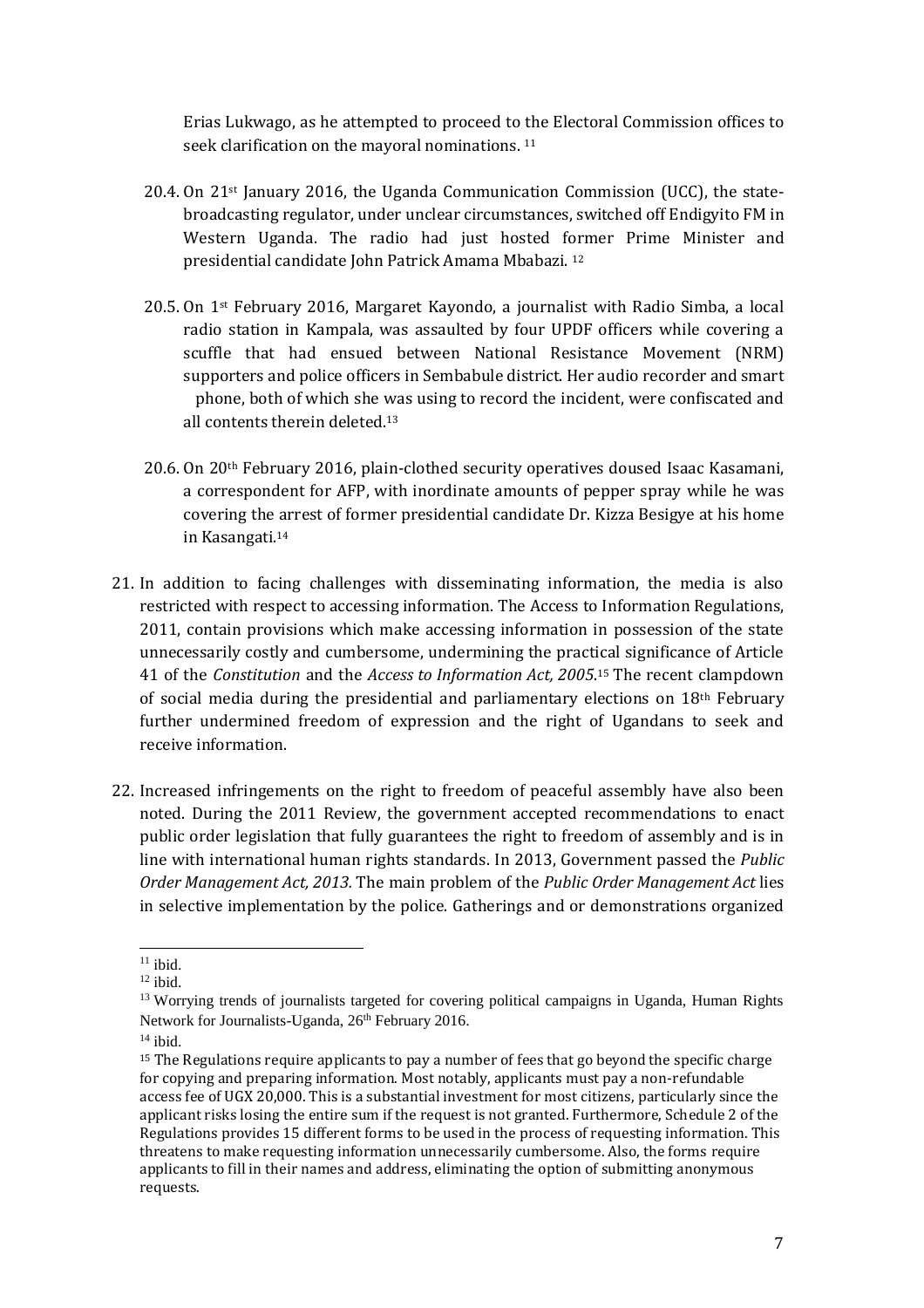by opposition activists have been the main target of this selective implementation. For instance:

- 22.1. Police arrested and detained Dr. Besigye and Kampala Lord Mayor Erias Lukwago. Mr. Lukwago was arrested by police on 14th May 2015 in Nsambya, a Kampala suburb and driven to an unknown destination while Dr. Besigye was towed in his car to Jinja Road Police Station where he was detained without charge. This was after police, led by Kampala South Regional Police Commander, Sirajje Bakaleke, blocked a group of opposition politicians from accessing Nsambya Sharing Hall to hold discussions on electoral reforms. According to Mr. Bakaleke, the meeting was illegal because police was not notified about it. "When we asked them for the letter (approving the meeting) they did not have it. Both Besigye and Lukwago will be released and taken to their homes," Mr. Bakaleke added. Dr. Besigye and Mr. Lukwago are some of the opposition figures who had turned up at Nsambya Sharing Hall to hold further deliberations on electoral reforms.<sup>16</sup>
- 22.2. On Thursday 9<sup>th</sup> July 2015, Dr Kizza Besigye was arrested while he was leaving his house to attend his party's official nomination at Kasangati. He was detained at Naggalama Police Station. Dr Besigye was arrested despite having notified police and police having acknowledged receipt of the notice. Police did not comment on the arrest.<sup>17</sup>
- 22.3. On  $10^{th}$  October 2015, a convoy of FDC party officials heading to Rukungiri district to open offices and mobilise party rallies was stopped along the Masaka-Mbarara road. According to the Inspector General of Police, Gen. Kale Kayihura, the FDC did not notify the police on time. He explained that the police did not have any problems with the FDC opening party offices, however, the exercise also entailed mobilisation of rallies, and therefore it could not be allowed.<sup>18</sup>
- 22.4. Only days later, on  $15<sup>th</sup>$  October 2015 police arrested key FDC officials who had planned a mobilisation tour in Kireka, Mukono, Jinja and Iganga, and other suburbs in Kampala. At around 4:00 am, police deployed near Dr. Besigye's home in Kasangati, effectively putting him under preventive arrest. Around 10.30 am, Dr Besigye drove out of his home and was blocked after 200 metres by police officers. Dr Besigye was told by the commanding officer to return to his house or face arrest. He, however, refused to be imprisoned in his home. Consequently, Dr Besigye objected and was apprehended by police and detained at Naggalama

l <sup>16</sup> Daily Monitor "Besigye and Lukwago detained by Police" 14<sup>th</sup> May 2015 by Stephen Kafeero accessed from http://www.monitor.co.ug/News/National/Besigye--Lukwago-detained-by-police/- /688334/2716082/-/unmwssz/-/index.html

<sup>17</sup> New Vision, '*Opposition Leader Kizza Besigye Arrested*', by Charles Etukuti, 9th July 2015, retrieved on 18th August 2015 from: http://www.newvision.co.ug/news/670762-opposition-leaderkizza-besigye-arrested.html.

<sup>&</sup>lt;sup>18</sup> The New Vision, '*Kayihura faults officers over activists' arrest'*, by Simon Masaba, 16<sup>th</sup> October 2015, p.4.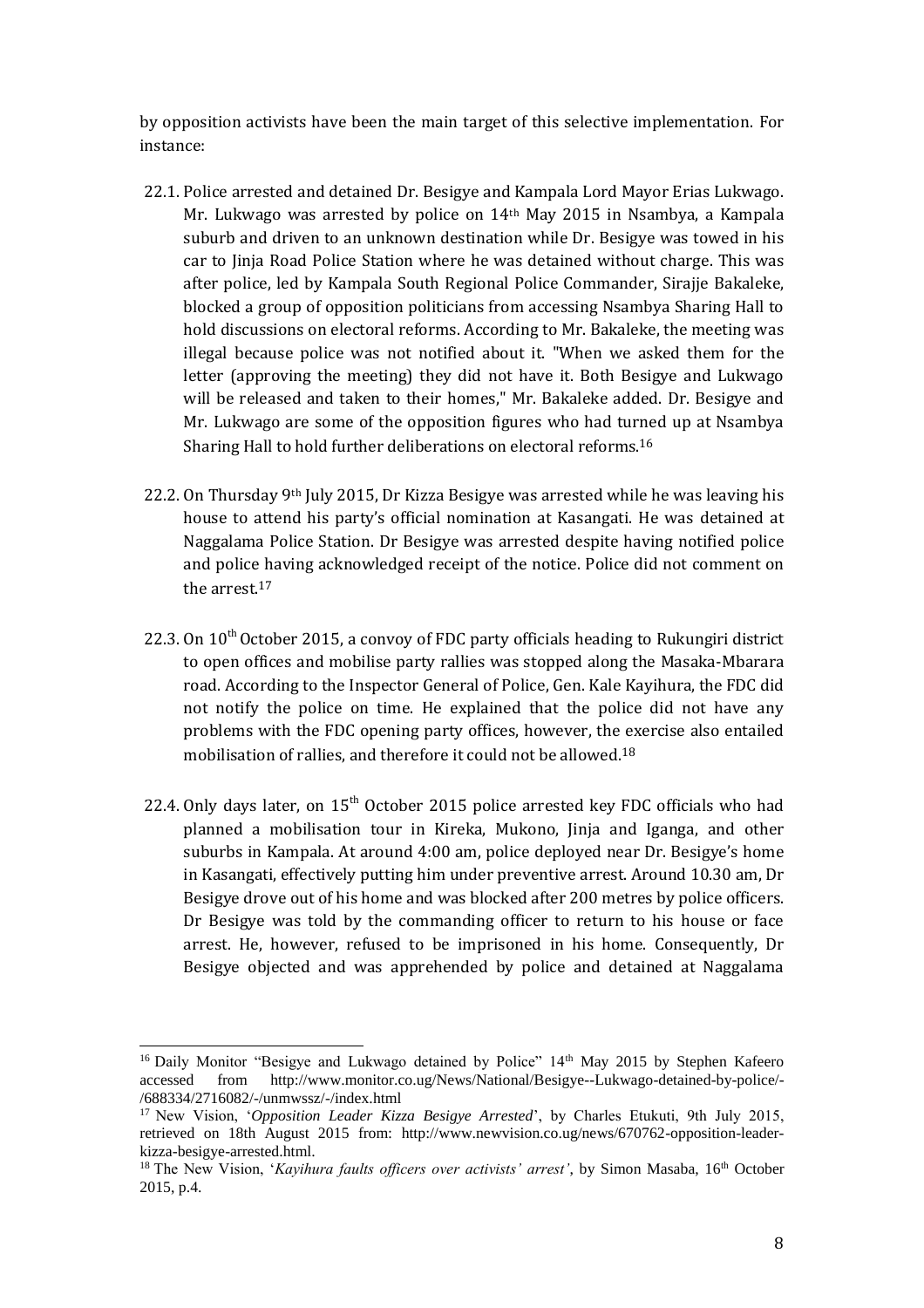Police Station. Three people who had come to visit him in the morning were also arrested and taken to an undisclosed location by police.<sup>19</sup>

- 23. While the government during the 2011 Review accepted a recommendation to provide an enabling environment where human rights defenders can perform their legitimate duties free from any harassment and intimidation in line with international standards, the passing of the *Non-Governmental Organizations Act, 2015* on 26th November 2015 poses a threat to the enjoyment of the right to freedom of association as it overregulates the NGO sector. S. 44 of the Act prohibits NGOs from carrying out activities in any part of the country unless it has approval from the District Non-Governmental Monitoring Committee (DNMC) and Local Government and has signed a memorandum of understanding (MoU) to that effect, nor extend its operations to new areas unless it has received a recommendation from the NGO Bureau through the DNMC of that area. Furthermore, this section of the Act dictates NGOs to have MoUs with all its donors, sponsors, affiliates and partners, and even the requirements of such MoUs.
- 24. Use of excessive force by security agencies still remains a challenge. Whereas the Government of Uganda during the 2011 Review committed to take immediate measures to investigate excessive use of force, and to prosecute and punish the perpetrators, this has not deterred security agents from using excessive force. For instance:
	- 24.1. On 14th September 2015, Amama Mbabazi's head of security, Christopher Aine, was arrested outside the Amama Mbabazi campaign headquarters in Nakasero, Kampala. He stated that he was blindfolded, driven to an unidentified detention facility, and tortured over the course of three days before being released on 17<sup>th</sup> September 2015.<sup>20</sup>
	- 24.2. On 9 September 2015, the Uganda Police Force fired rubber bullets indiscriminately towards a large crowd of people that had gathered for a consultative meeting with Amama Mbabazi, a presidential candidate for the 2016 polls in Soroti, Eastern Uganda. The field police officers also lobbed tear gas canisters into the peaceful crowd.<sup>21</sup>
	- 24.3. On 15th October 2015, an FDC activist, Fatuma Zainab who was en route to Rukungiri district-with other officials and members of the party-was violently arrested and humiliated by three female police officers. Her clothes were ripped off in the ensuing melee. This followed Dr. Kizza Besigye's nomination as the FDC presidential flag bearer. The circumstances of her arrest are a typical example of disproportionate use of force by the police. <sup>22</sup>

l

 $19$  Daily Monitor, 'Besigye detained, FDC rally blocked', by Stephen Kafeero,  $16<sup>th</sup>$  October, p.4.

<sup>&</sup>lt;sup>20</sup> Amnesty International, " We come in and Disperse Them" violations of the right to freedom of assembly by the Ugandan Police", p. 19. https://www.amnesty.org/en/documents/afr59/2983/2015/en/  $21$  Ibid p. 17-18.

 $22$  ibid p. 20.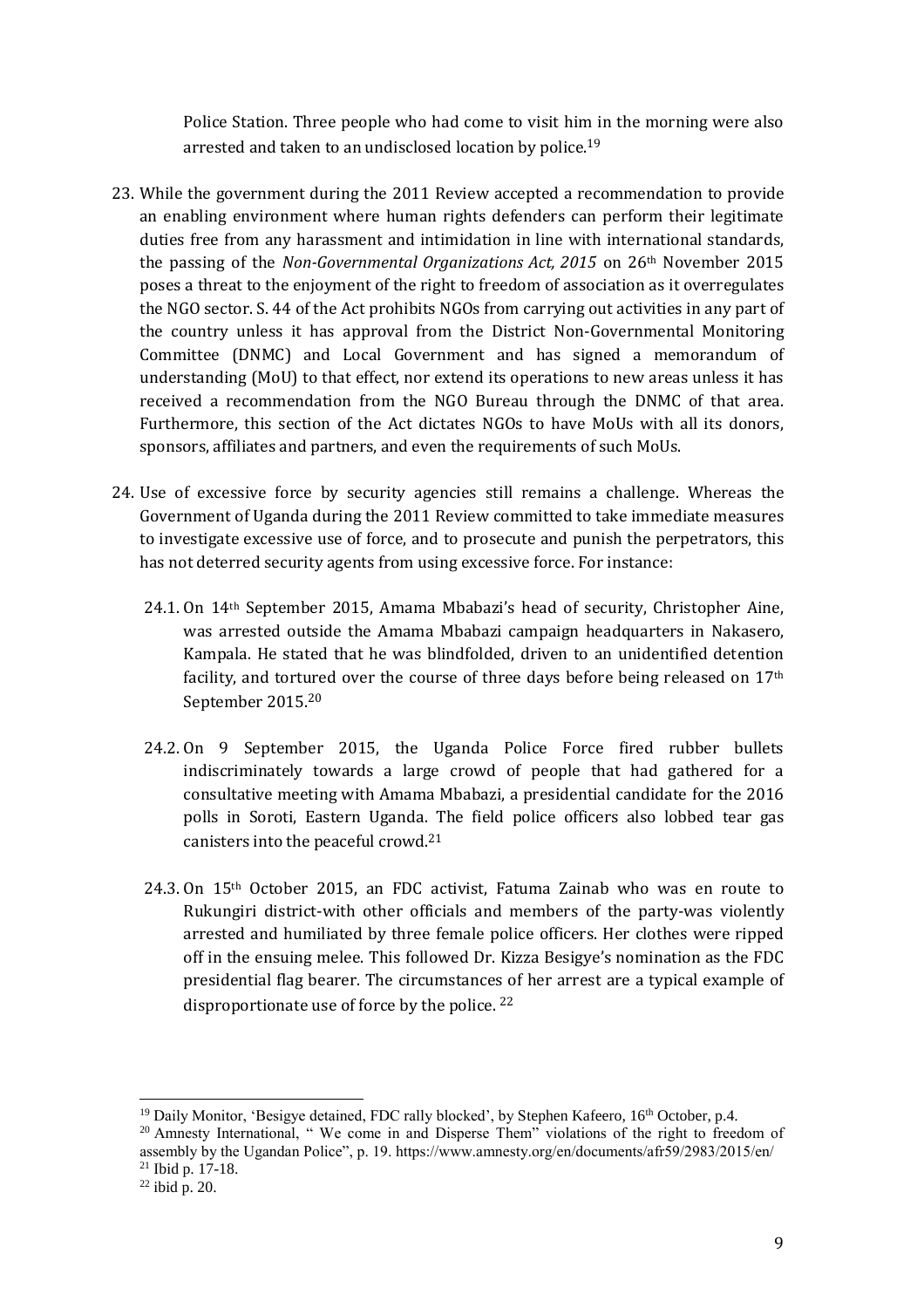#### 25. **We therefore urge the Government of Uganda to:**

- 25.1. Prosecute police officers and other public officials who harass, intimidate and assault journalists;
- 25.2. Introduce a certificate of human rights compliance for all bills tabled in Parliament to ensure that they are human rights complaint.
- 25.3. Refrain from selective implementation of the *Public Order Management Act, 2013*  and instead regulate and facilitate the enjoyment of the right to freedom of assembly;
- 25.4. Amend the restrictive provisions of the *Non-Governmental Organisations Act, 2015* to create an enabling legal framework for NGOs;
- 25.5. Extend an invitation to the UN Special Rapporteur on the promotion and protection of the right to freedom of opinion and expression and the UN Special Rapporteur on the rights to freedom of peaceful assembly and of association; and
- 25.6. Ensure that those who commit human rights violations are held accountable and that victims are provided with adequate and timely redress.

## **D. Right to liberty and security of the person**

- 26. Article 23(4)(b) of the *Constitution* provides that a person arrested or detained should, if not released earlier, be brought to court as soon as possible and not later than 48 hours from the time of his or her arrest, yet observance of the same remains wanting. The UHRC  $17<sup>th</sup>$  Annual Report noted that the highest number of complaints registered in 2014 related to detention beyond 48 hours, which constituted 381 complaints (34.69% of the total number of complaints). This is a slight increase from 2013 when there was a total of 295 complaints in relation to detention beyond 48 hours.<sup>23</sup>
- 27. In addition, the law is silent on the duration a suspect is allowed to spend on remand once he or she is committed for trial.<sup>24</sup> In 2014/2015, the average time spent on remand for capital offenders was ten and a half months and two months for non-capital offenders.<sup>25</sup> As part of FHRI's routine monitoring of detention facilities, on 15<sup>th</sup> August 2015 FHRI found 5 inmates in Kitalya Prison on committal for 5-6 years. Similarly, during FHRI's visit to Arua Prison on 1st May 2015, FHRI found 5 inmates on committal for 3-4 years. On 13th October 2015, in Muinaina Prison, FHRI found one inmate on committal who had been incarcerated for 15 years without having been tried. Considering that a suspect on committal has not been proven guilty, and is therefore presumed innocent, prolonged detention is a major violation of their right to liberty.
- 28. During the 2011 Review, Uganda committed to improve conditions of prisons and adopt relevant measures to tackle problems such as overcrowding, unsatisfactory state of prisons and shortcomings in the quality of health care. Despite measures adopted by the Uganda Prisons Service to improve prison conditions nationwide, overcrowding continues to undermine these efforts. As per the prison statistics, the total approved

l

 $^{23}$  Uganda Human Rights Commission,  $17<sup>th</sup>$  Annual Report, p.19.

<sup>&</sup>lt;sup>24</sup> Article 23 of the *Constitution* provides that suspects of minor offences shall not spend more than 60 days (2 months) and capital offenders shall not spend more than 180 days (6 months) in pre-trial detention.

<sup>25</sup> Justice Law and Order Sector Perfomance Report 2014/2015, p.23.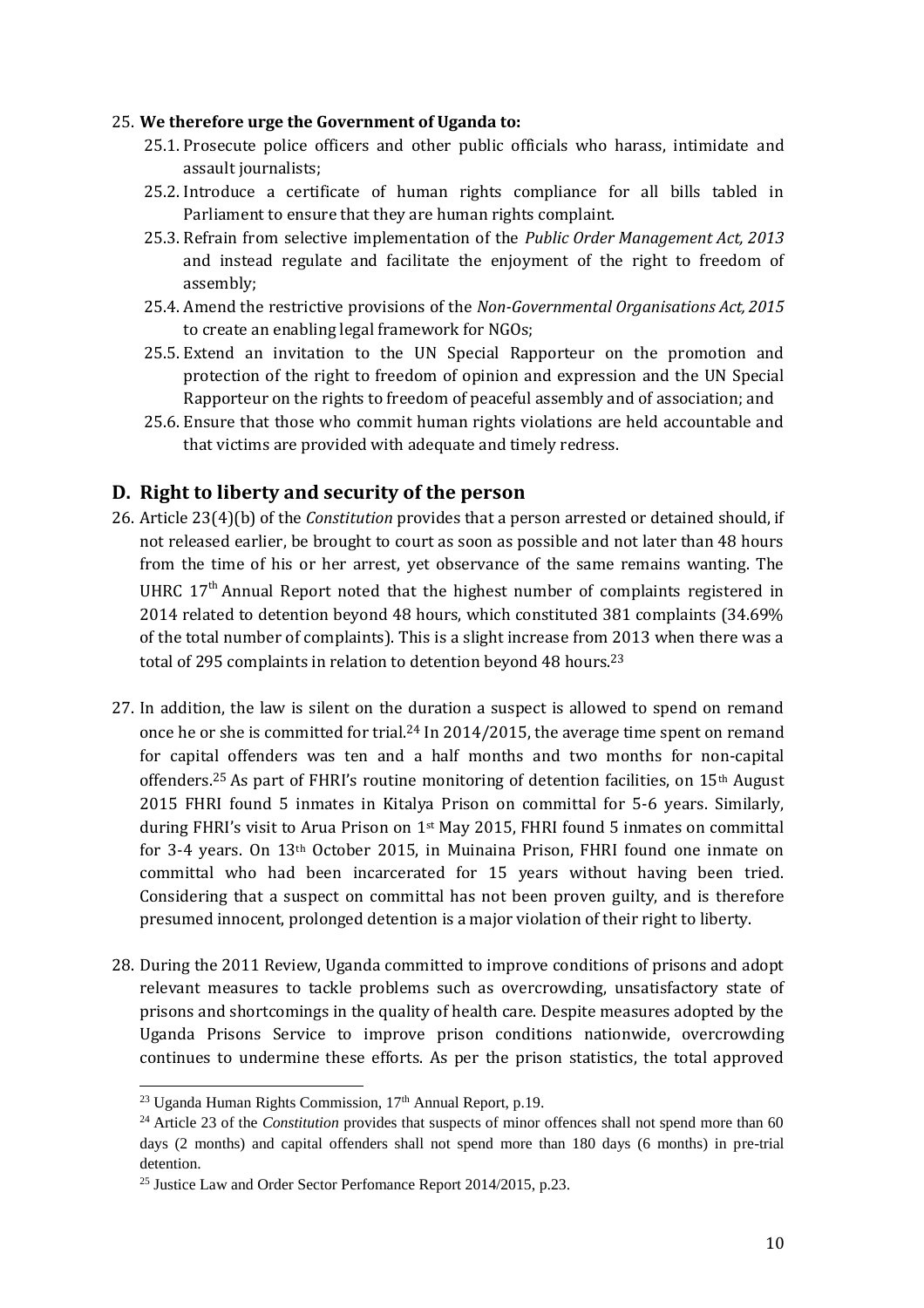prison capacity as at July 2015 was 16,517, against a prison population of 45,314 inmates – an overcapacity of 274%.<sup>26</sup>

- 29. Continued detention of inmates with mental illness is another challenge to the realization of the right to liberty. As of December 2014, there were 38 inmates with mental illness pending 'Minister's Orders' in prison. Though the Judiciary on 10th July 2015 stripped the Minister of Justice and Constitutional Affairs of powers to release mentally ill prisoners<sup>27</sup>, there is need to amend the *Trial on Indictments Act, Cap. 23* which confers these powers to the Minister so as to align it with the judgment.
- 30. The plight of juveniles in conflict with the law is another issue of concern. Due to shortage of remand homes in the country,<sup>28</sup> juveniles continue to be detained with adults. Worse still, there is only one rehabilitation center in the country, Kampiringisa rehabilitation center, where convicted juveniles are detained. Conditions both in the remand homes and at Kampiringisa rehabilitation center are inadequate and as such, fail to meet the primary purpose of juvenile detention – to rehabilitate children. As such, the government has to this extent failed to fulfill its 2011 commitment to review its juvenile justice system and provide better protection for children.
- 31. Following the general elections held on  $18<sup>th</sup>$  February 2016, Dr. Kizza Besigye, the FDC presidential flag bearer, continues to be placed under house arrest, as at  $23<sup>rd</sup>$  March 2016. The police has vowed to continue detaining Dr. Kizza Besigye because he has allegedly threatened to mobilize protests against the results of the presidential election as declared by the Electoral Commission. <sup>29</sup> This continued detention is unlawful considering that he is not being detained in a gazetted detention facility<sup>30</sup> and that the detention period has exceeded the constitutionally mandated 48 hours. 31
- 32. Following the Review, Uganda committed to study the possibility to ratify the International Convention for the Protection of All Persons from Enforced Disappearances (CED). The CED has not been ratified yet. Ratification of the CED is especially important as disappearances do continue to occur.
	- 32.1. Amama Mbabazi's head of security, Christopher Aine disappeared mid-December 2015 after police threatened to arrest him together with other Amama Mbabazi supporters for allegedly assaulting National Resistance Movement (NRM) party supporters in Ntungamo district. His whereabouts are unknown to date.

### 33. **We therefore urge the Government of Uganda to:**

33.1. Promote strict adherence to the 48-hour rule as provided by the Constitution;

 $\overline{a}$ <sup>26</sup> As per Uganda Prisons Service statistics, July 2015.

 $^{27}$  Bushoborozi Eric v. Uganda, High Court of Uganda at Fort portal,  $10^{th}$  July 2015.

<sup>28</sup> Uganda currently has 6 remand homes and 247 prisons.

<sup>29</sup> Daily Monitor, 'Besigye arrested again, police vow to keep siege', by Eriasa Mukiibi Sserunjogi and Joseph Kato, 1<sup>st</sup> March 2016.

<sup>30</sup> Article 23(2) of the *Constitution of the Republic of Uganda, 1995*.

<sup>31</sup> Article 23(4) (b) ibid.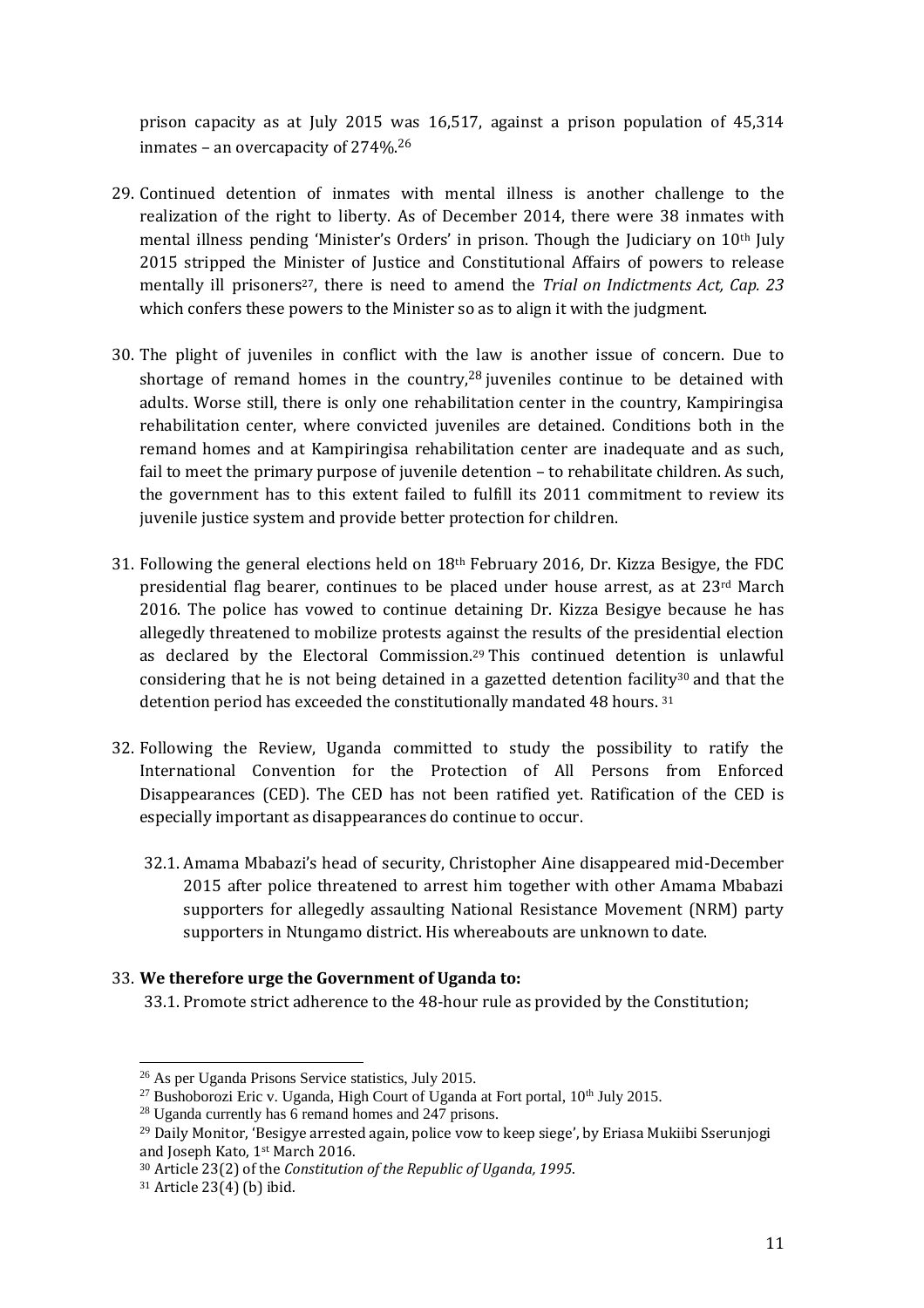- 33.2. Review Article 23 of the *Constitution* to stipulate a definite period of detention after committal;
- 33.3. Allocate more budgetary resources to the Uganda Prisons Service to improve existing infrastructure and the quality of detention facilities and services and construct more prisons across the country;
- 33.4. Amend S. 45 of the *Trial on Indictment Act, Cap. 23* to confer the powers of the Minister in respect of issuing orders for inmates with mental illness to the Judiciary in line with the High Court ruling in *Bushoborozi Eric v. Uganda;*
- 33.5. Adopt policies and standards with an express purpose of promoting child correction and rehabilitation rather than mere incarceration; and
- 33.6. Ratify the International Convention for the Protection of All Persons from Enforced Disappearances.

## **E. Right to a fair trial**

- 34. The right to a fair trial remains an issue of concern due to lengthy trial proceedings as a result of limited funding and a shortage of judicial officers. This has resulted into a high case backlog. In 2014/15 the case backlog brought forward from 2013/14 was 171,198 cases. In 2014/15, 156,963 new cases were registered. 45.80% of the total cases were disposed of, leaving the Judiciary with a pending case backlog of  $177,876$  cases.<sup>32</sup>
- 35. One of the recommendations accepted by Uganda during the 2011 Review was to enhance the separation of powers between the Executive branch and the Judiciary. To realize this, there is need to guarantee the financial autonomy of the Judiciary. Currently, all administrative expenses of the Judiciary are charged on the Consolidated Fund.<sup>33</sup> It is paramount that the Judiciary becomes functionally independent.
- 36. Though Uganda is a signatory to major international and regional conventions that provide for the right to legal aid, only capital offenders are entitled to legal aid under the state brief system. Non-capital offenders have to hire a private lawyer. However, in a bid to ensure access to affordable legal aid for all, a draft National Legal Aid Policy was developed. The policy recognises the need to guarantee legal advice and assistance to all persons from the time of arrest.

### **37. We therefore urge the Government of Uganda to:**

- 37.1. Table and pass the Administration of Justice Bill, to guarantee the financial autonomy of the Judiciary; and
- 37.2. Expeditiously approve the National Legal Aid Policy.

## **F. Electoral process**

38. During the Review in 2011, government committed to make the Electoral Commission (EC) appointment process more consultative. Appointment of the chairperson and members of the EC by the President has been sighted as a major indication of likely interference with the independence of the EC by the Executive. However, refusal by

 $\overline{a}$  $32$  Justice Law and Order Sector Performance Report, 2014/2015, A pro-People Justice System: As a result, Profiling Vulnerability, September 2015, p.31.

<sup>33</sup> Article 128 (5) of the *Constitution of the Republic of Uganda, 1995.*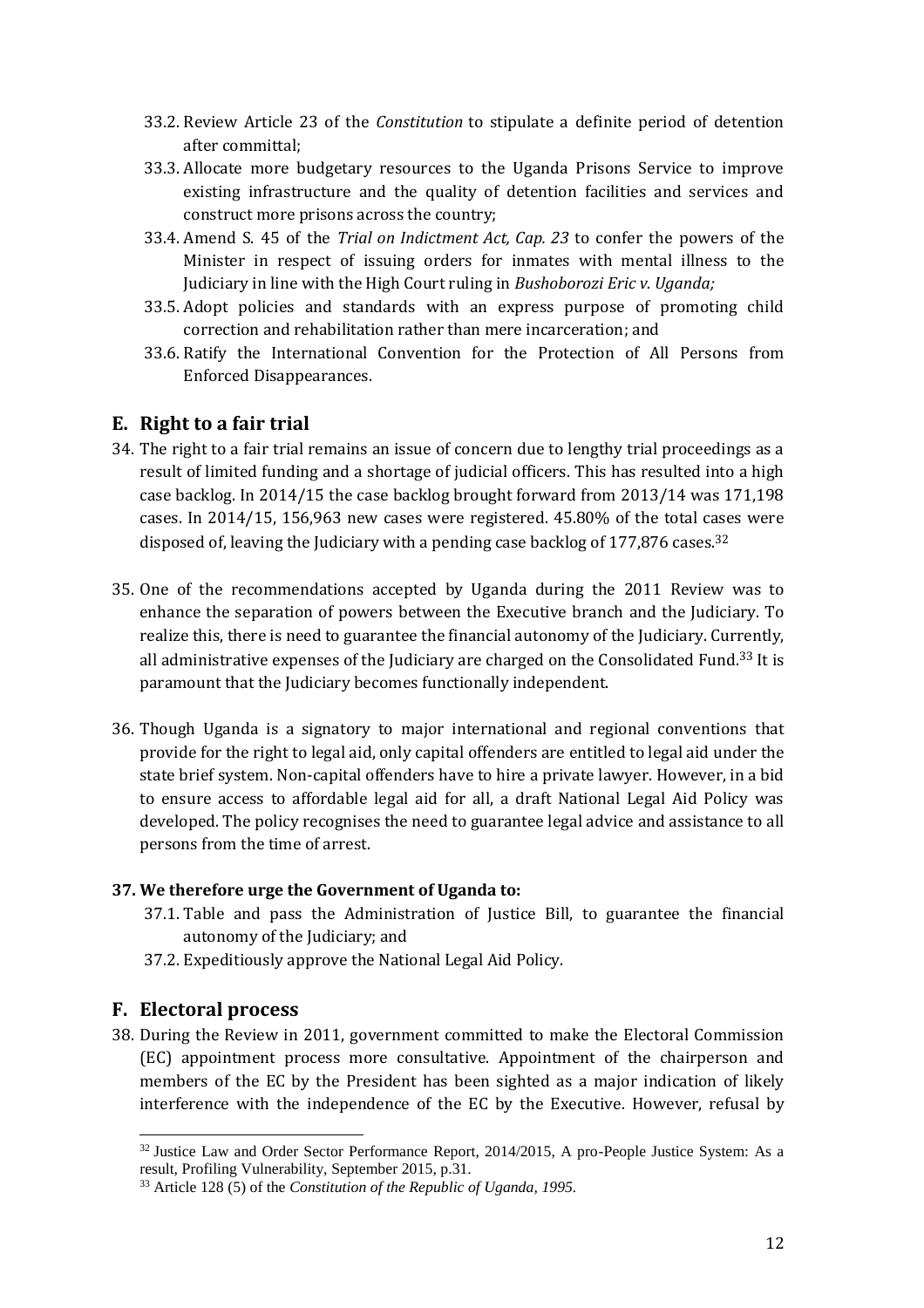Government to table electoral reforms and Parliament's omission to debate most of the critical electoral reforms including the appointment process of the EC, shows a lack of political will on the side of government to fulfill this commitment.

- 39. Recent utterances by the EC Chairperson, Dr. Badru Kiggundu point to the partiality of the EC. Dr. Badru Kiggundu was quoted to have said that he regretted having nominated Dr. Kizza Besigye, the FDC presidential flag bearer as a presidential candidate citing his statements of defiance.<sup>34</sup> Such utterances do not instill confidence in the public that the EC is impartial and independent.
- 40. Another concern is the low levels of voter education. According to Citizens Election Observers Network-Uganda (CEON-U) provision of voter education remained low in the lead up to the 2016 elections. Barely three months to the elections in February 2016, 39% of CEON-U observers did not report any voter education activities in their constituencies.
- 41. Intimidation and harassment of opposition activists and incidences of violence, mainly due to delayed delivery of electoral materials on polling day, marred the 2016 general elections. On the issue of intimidation and harassment of opposition activists, the European Union Election Observer Mission noted that, this was rampant mainly by police and law enforcement bodies.<sup>35</sup> Arrests of supporters and voters were also reported from more than 20 districts.<sup>36</sup> Incidences of violence during and after elections continue to dominate the media. For instance:
	- 41.1. Gunfire rocked Kibuye One Zone near Molly and Paul polling station in Makindye, Kampala, on election day as angry voters wanted to lynch an unidentified man who they said had pre-ticked ballot papers allegedly in favour of incumbent President Museveni. Voters found the behavior of the man suspicious because he refused to line up. On searching him, they found pre-ticked ballot papers and a pistol on him.<sup>37</sup>
	- 41.2. In Bulambuli District, a fight ensued between supporters of two candidates for the Woman MP seat, Ms. Sarah Wekomba and Ms Irene Muloni, Minister of Energy and Mineral Development. Police noted that Ms Wekomba's supporters armed with tools such as stones and clubs, beat anyone they suspected to be supporting Ms Muloni. Ms Wekomba claimed they had detected a ploy for the vote to be rigged in favour of her opponent. The police, overwhelmed by the situation, called on the Uganda Peoples' Defence Forces to assist in restoring peace and security.<sup>38</sup>

 $\overline{a}$ 

 $34$  New Vision, 'Kiggundu, Besigye clash', by Mubarak Mugabo,  $16<sup>th</sup>$  February 2016.

<sup>35</sup> European Union Election Observation Mission, Uganda 2016 Presidential, Parliamentary and Local Council Elections, Preliminary Statement, 20<sup>th</sup> February 2016.

<sup>36</sup> ibid.

<sup>37</sup> Saturday Monitor, *'Gunfire rocks Makindye over pre-ticked ballots'*, by Anthony Wesaka and Lilian Namagembe, 20<sup>th</sup> February 2016, p. 31.

<sup>38</sup> Saturday Monitor, *'40 held in Bulambuli over poll violence',* by David Mafabi and Rebecca Kabuya, 20th February 2016, p. 35.